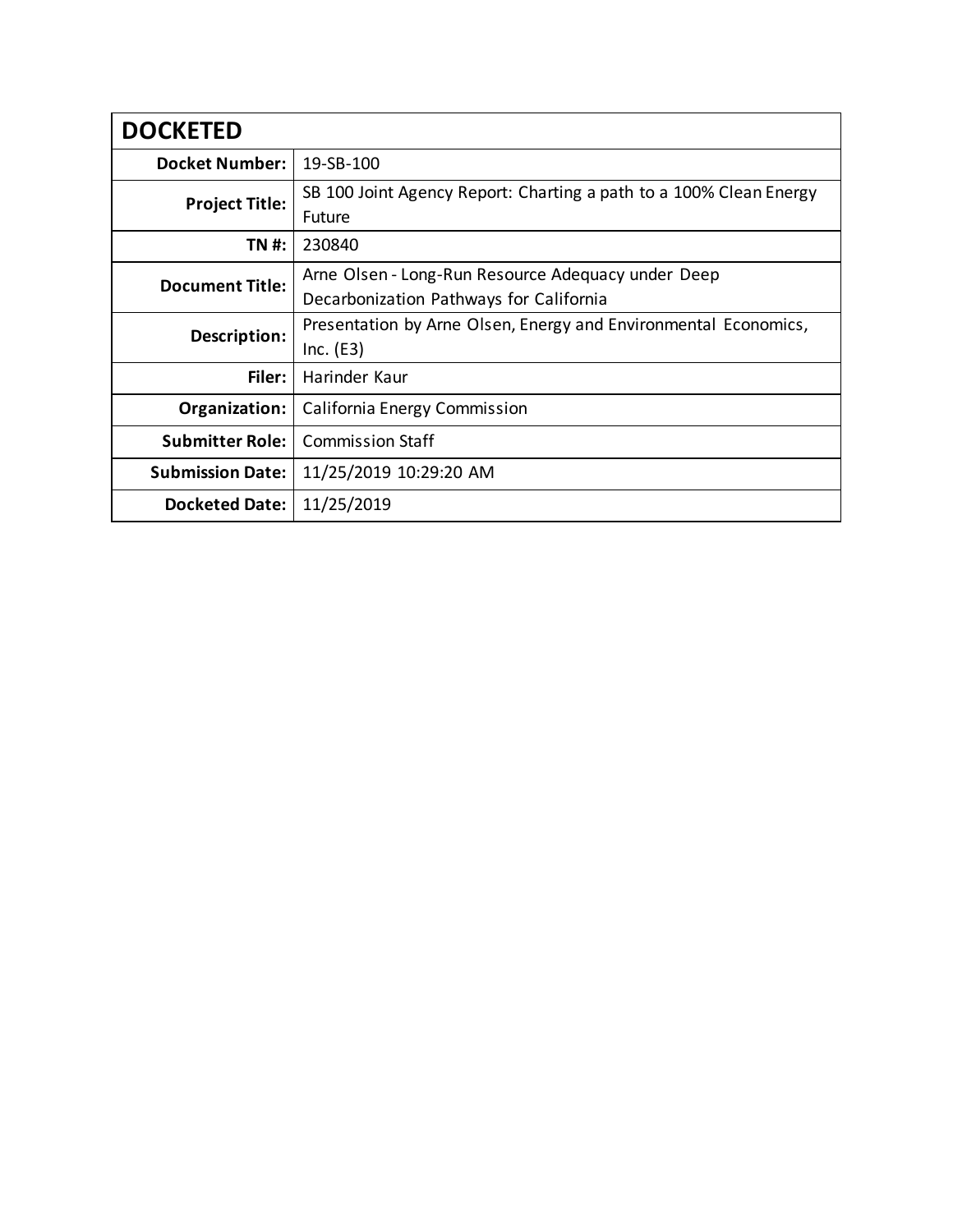

**LAND HOME** 

### Long-Run Resource Adequacy under Deep Decarbonization Pathways for California

SB100 Technologies & Scenarios Workshop

November 18, 2019 San Francisco, California

Arne Olson, Senior Partner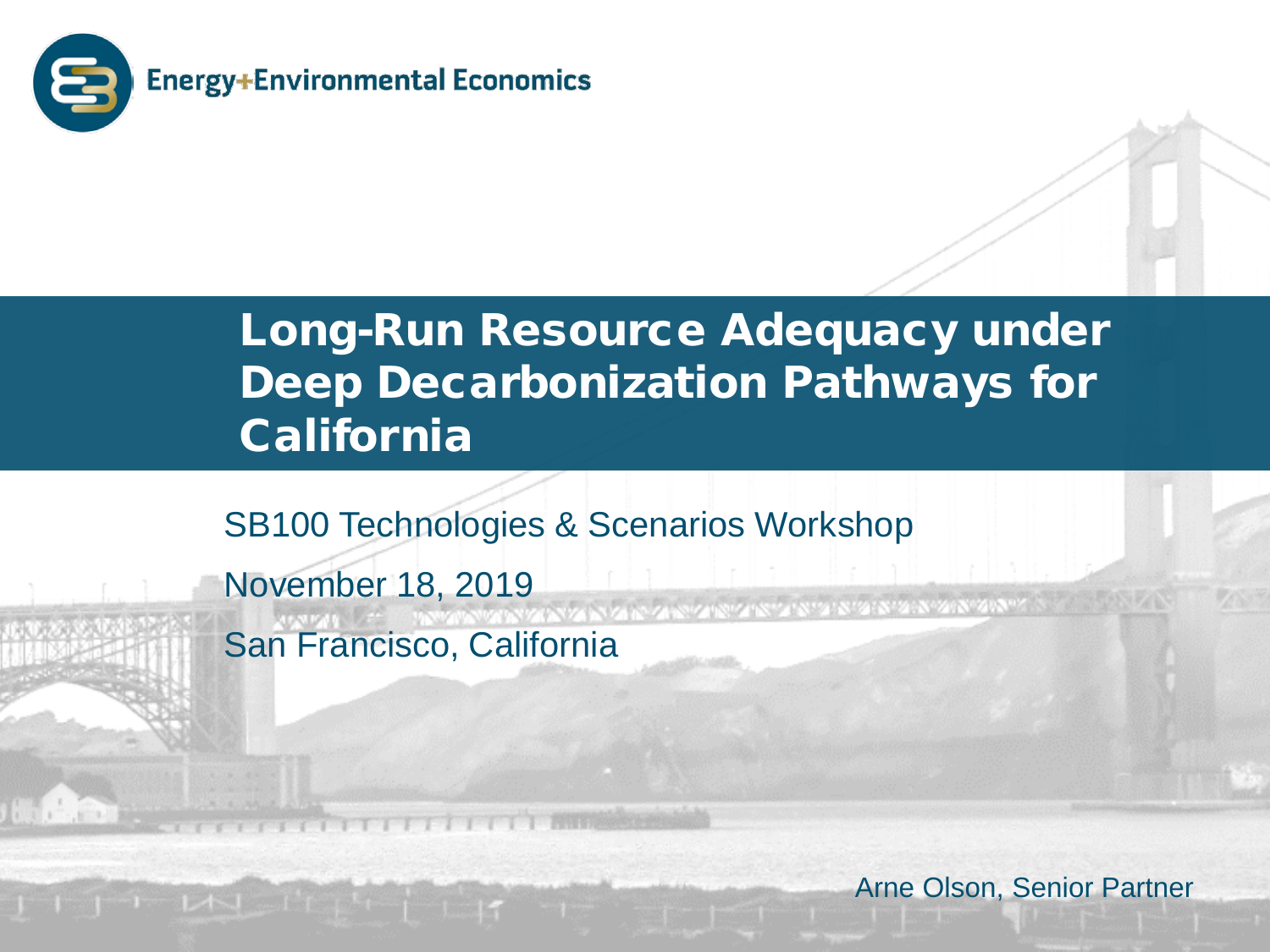

# About This Study

- **California has established aggressive goals for economy-wide decarbonization and zero carbon electricity generation**
- **This study examines the question of what resources are needed to maintain resource adequacy in a deeply decarbonized system that is heavily dependent upon renewables + electric energy storage**
- **Two alternative scenarios are considered that each meet economy-wide goals of 80% reductions in GHG emissions below 1990 levels by 2050:**



*This study was funded by Calpine Corp.*

- 1. High Electrification
- 2. High Biogas

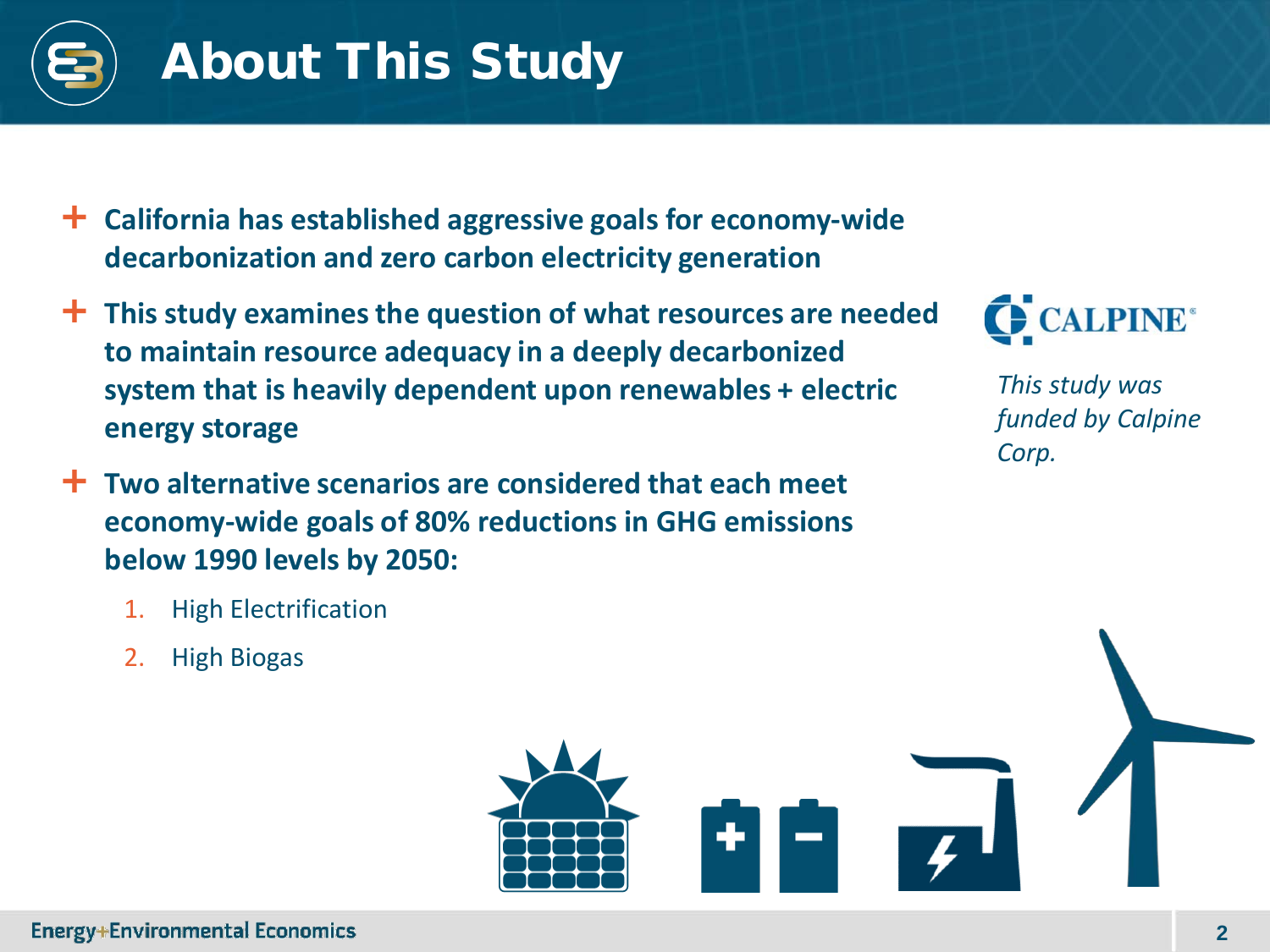### Disclaimer required by the California Public Utilities Commission

*This report has been prepared by E3 for the Calpine Corporation. This report is separate from and unrelated to any work E3 is doing for the California Public Utilities Commission. While E3 provided technical support to Calpine in preparation of this report, E3 does not endorse any specific policy or regulatory actions as a result of this analysis.*

*The study uses three E3 models as the basis for analysis: California-wide PATHWAYS and RESOLVE models developed under California Energy Commission contract number EPC-14-069 and a California-wide version of E3's RECAP model developed for this project. Versions of these models have previously been used by E3 for projects completed on behalf of the California Energy Commission, the California Public Utilities Commission, and the California Air Resources Board. These California state agencies did not participate in the project and do not endorse the conclusions presented in this report.*

*The RESOLVE model used for this project is distinct from the RESOLVE model developed for the CPUC's 2017-2018 Integrated Resource Planning proceeding (R.16-02-007). A table summarizing the major differences in the RESOLVE model version used for this study and the version used in the CPUC's IRP proceeding can be found in the written report at:* 

**[https://www.ethree.com/wp-content/uploads/2019/06/E3\\_Long\\_Run\\_Resource\\_Adequacy\\_CA\\_Deep-](https://www.ethree.com/wp-content/uploads/2019/06/E3_Long_Run_Resource_Adequacy_CA_Deep-Decarbonization_Final.pdf)Decarbonization\_Final.pdf**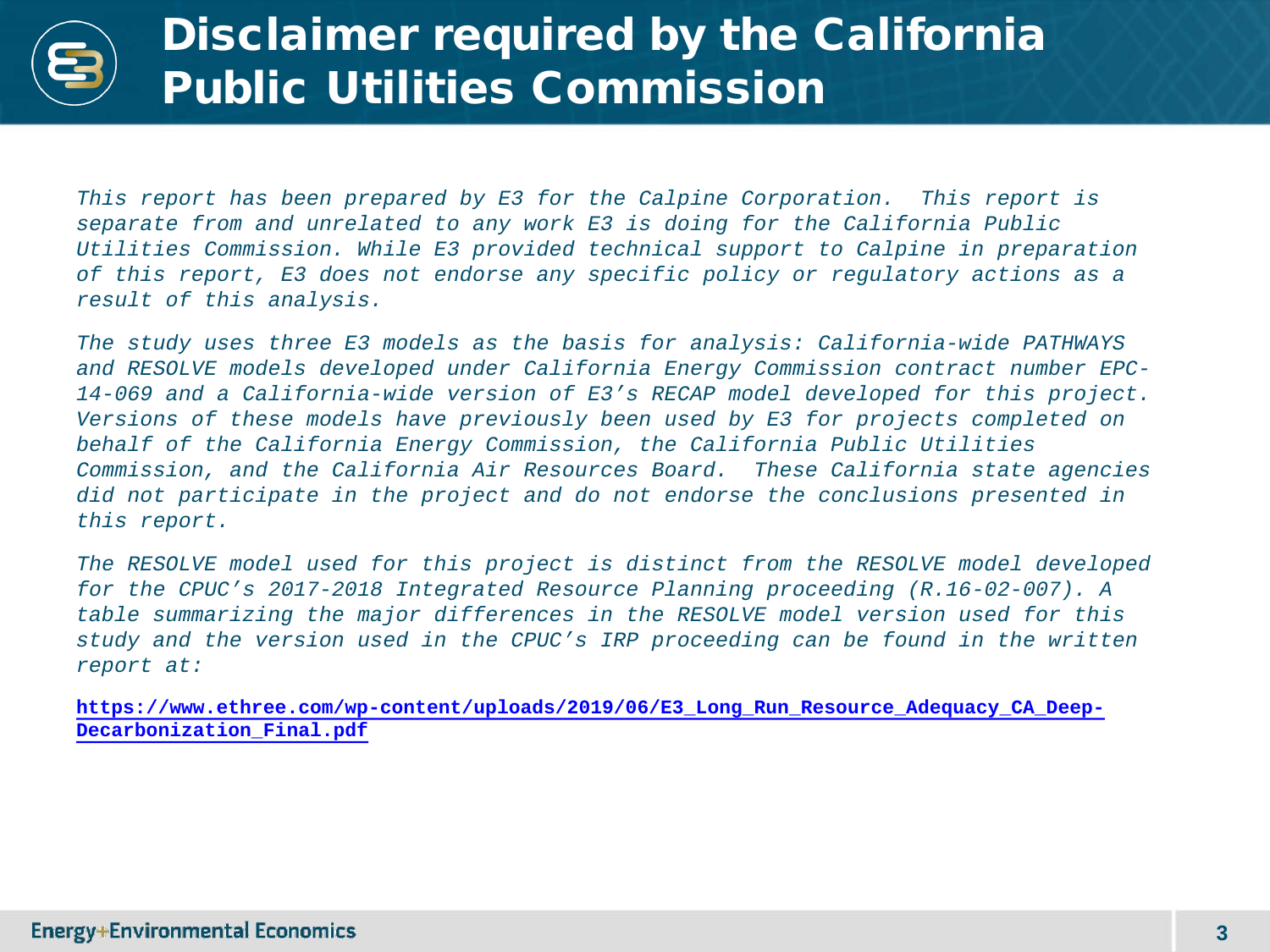

#### **This study was completed using three E3 models of the California electricity system**

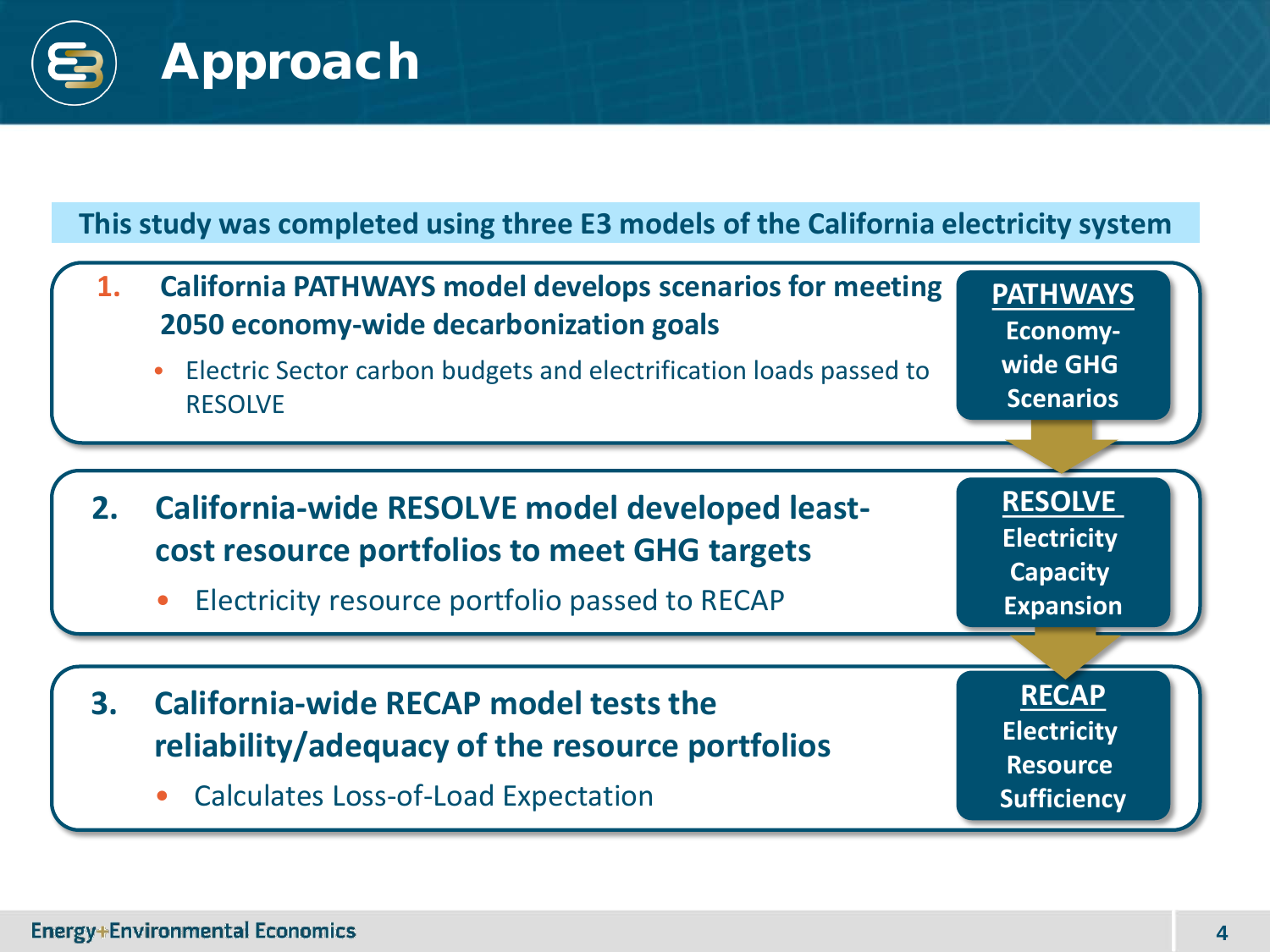

- **Used in conjunction with E3's electric sector models to develop a robust picture of the role of electricity in meeting carbon goals**
- **Scenarios modeled here are based on CEC project** *Deep Decarbonization in a High Renewables Future*



**Energy Research and Development Division FINAL PROJECT REPORT** 

Deep Decarbonization in a **High Renewables Future** Ite from the Colifornia PATIIWAVS Mode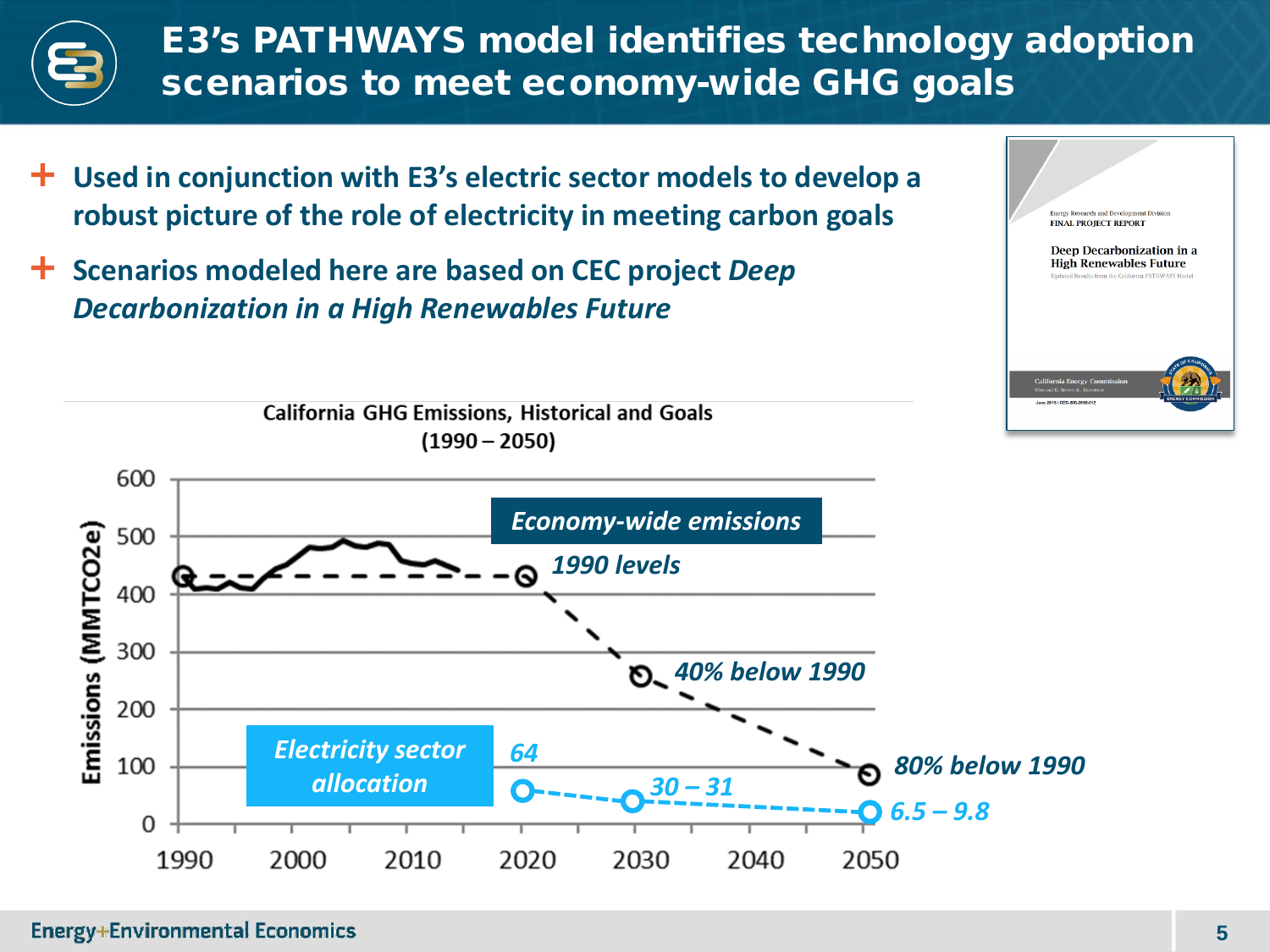### Two scenarios selected as bookends for future electricity demand

- **Electrification of transportation and buildings aids in decarbonization of California economy**
- **The two scenarios represent bookend values for increased electric loads (30-60% relative to present)**

|                            | <b>High</b><br><b>Biogas</b> |      | <b>High</b><br><b>Electrification</b> |      |
|----------------------------|------------------------------|------|---------------------------------------|------|
|                            | 2020                         | 2050 | 2020                                  | 2050 |
| <b>Annual Energy (TWh)</b> | 315                          | 417  | 315                                   | 511  |
| Peak Load (GW)             | 65                           | 78   | 65                                    | 93   |

#### **PATHWAYS High Biogas Scenario**

#### **PATHWAYS High Electrification Scenario**

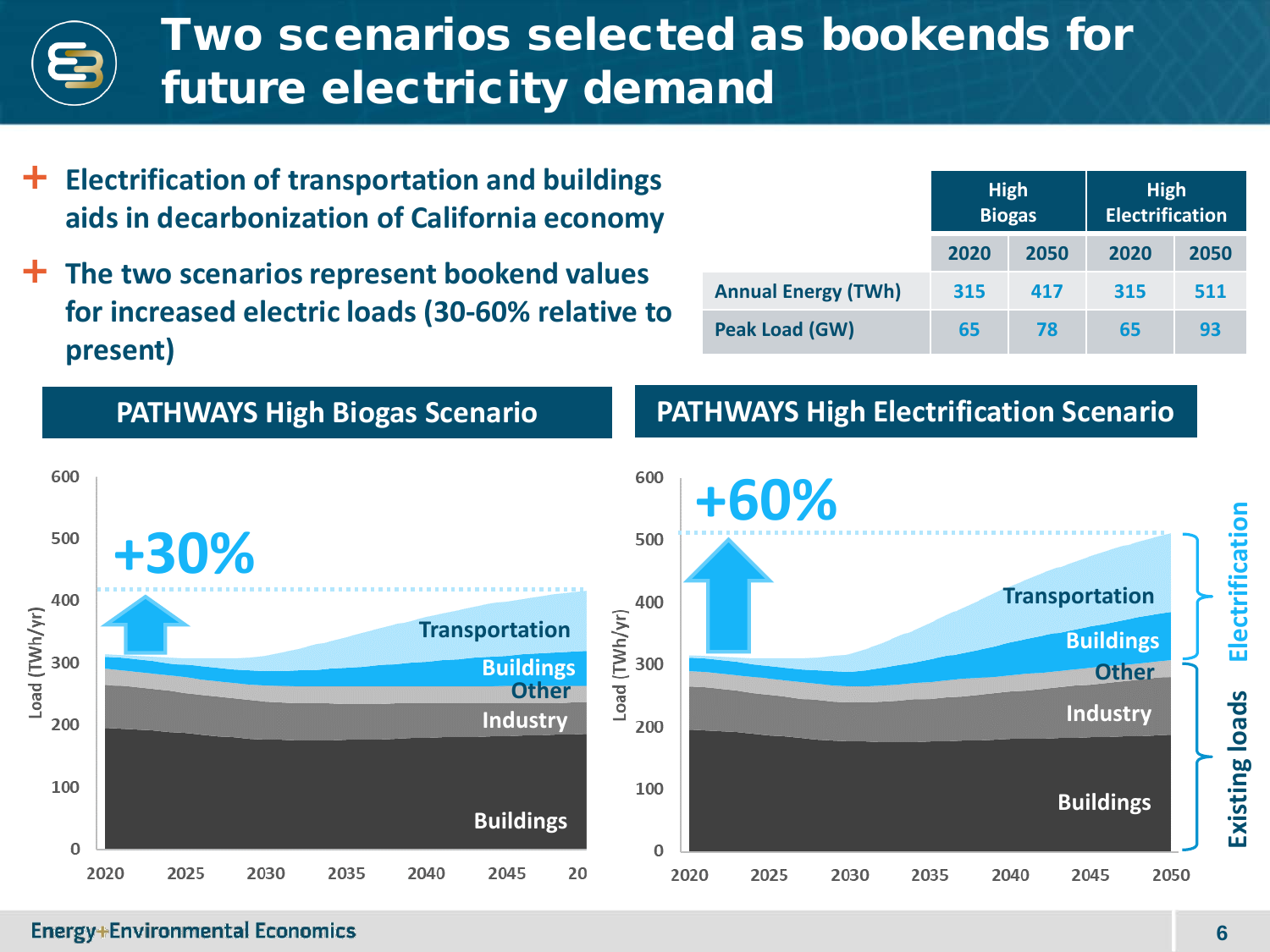## RESOLVE relies mostly on solar and storage to meet decarbonization goals

#### **"100% Clean Energy" achieved by 2050 in both scenarios**

• Assumes clean energy accounting is the same as today's RPS accounting (annual balancing period, current REC buckets, T&D losses excluded)

#### **Very large quantities of wind, solar and energy storage selected**



#### **Energy+Environmental Economics**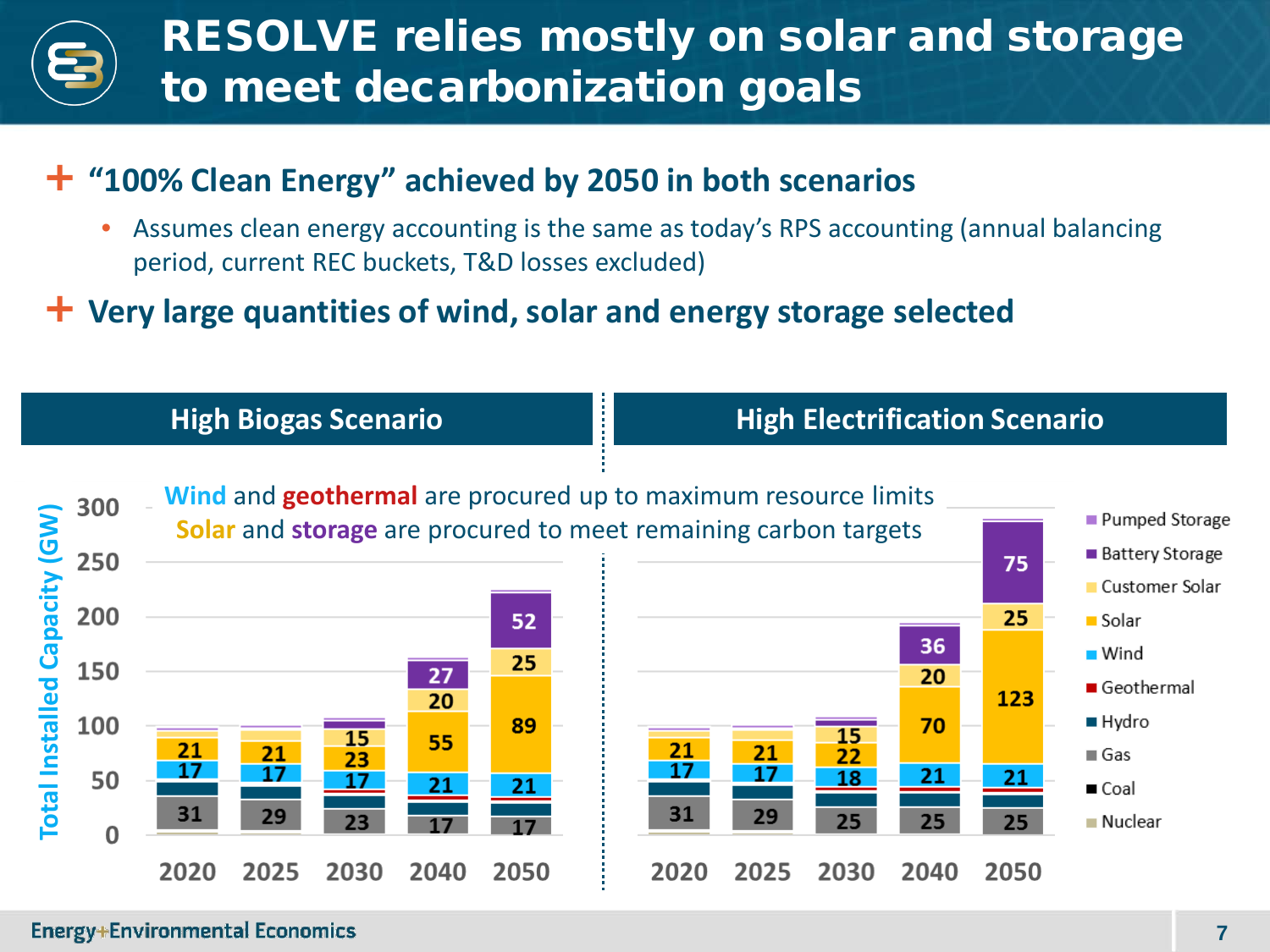

- **Solar, storage, wind, and geothermal provide capacity value that allows for some retirement of gas generation**
- **Sustained periods of low renewable production, particularly during winter, limit substitutability of solar + storage for gas generation**

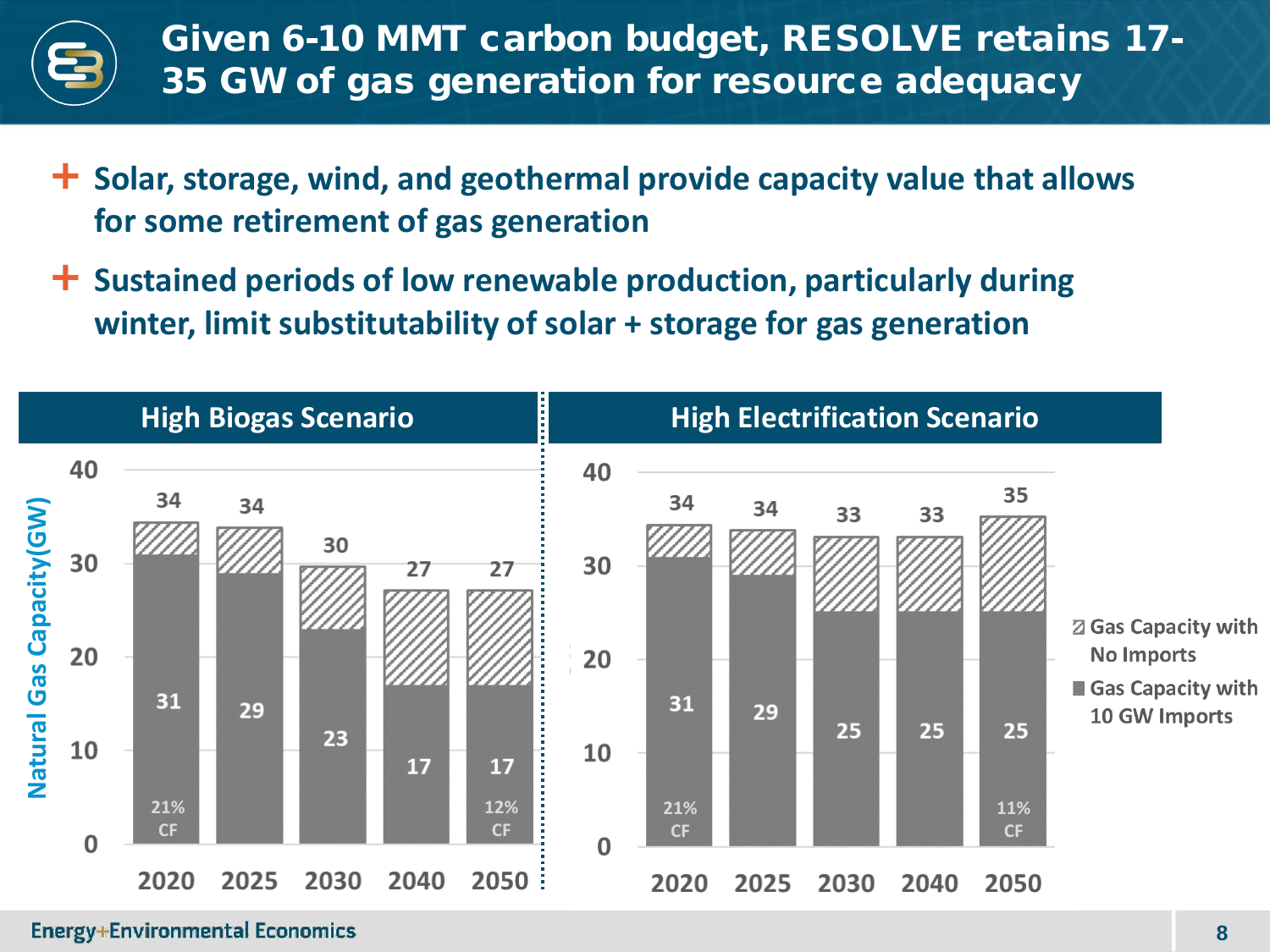### Cold, dark week in January becomes the main reliability constraint



 **"Firm capacity" is needed to maintain reliability during multi-day periods of low renewable production**

• Resource that can start up when needed and produce energy over multiple days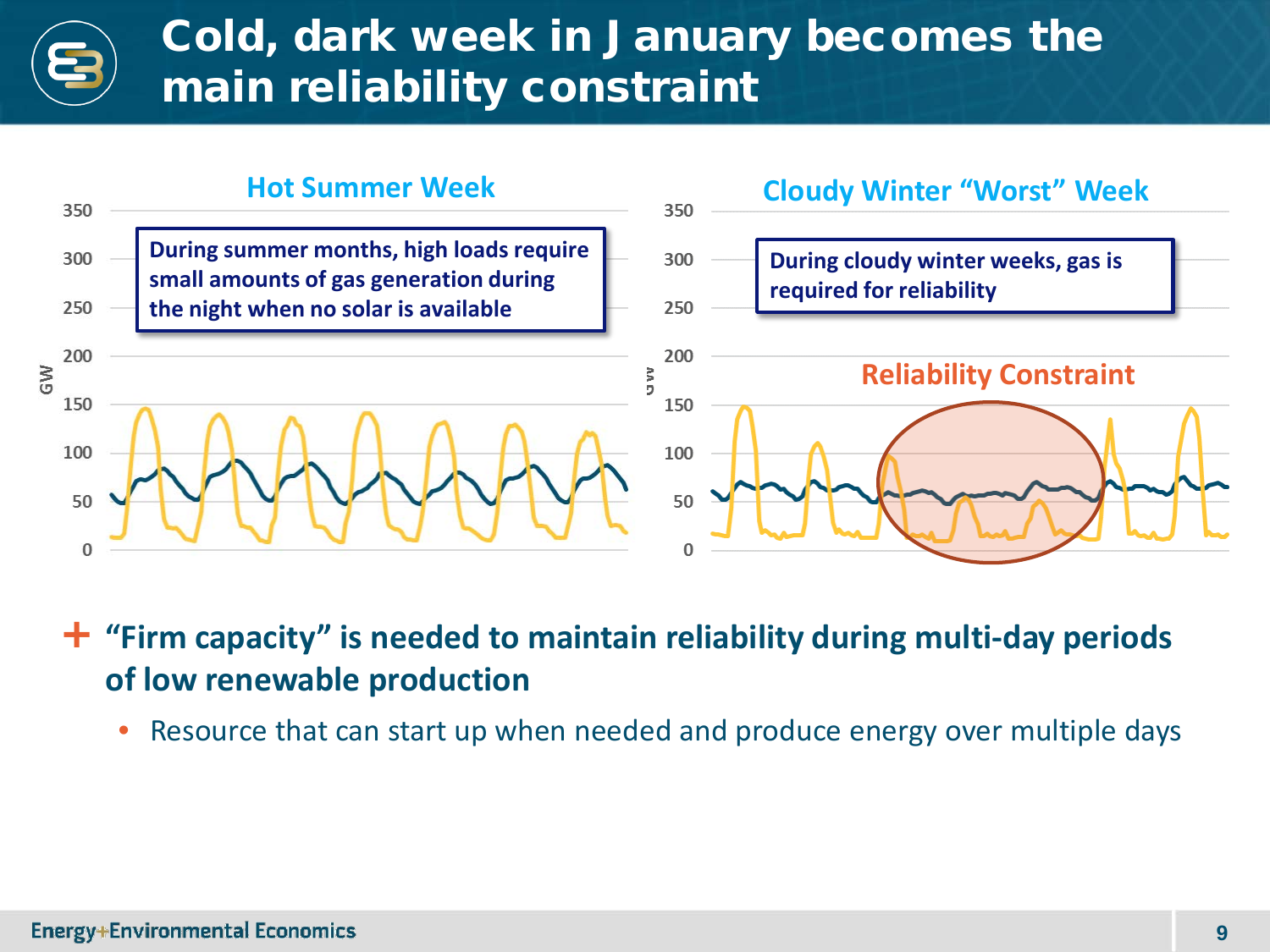### Forced gas retirement is not effective at reducing carbon emissions

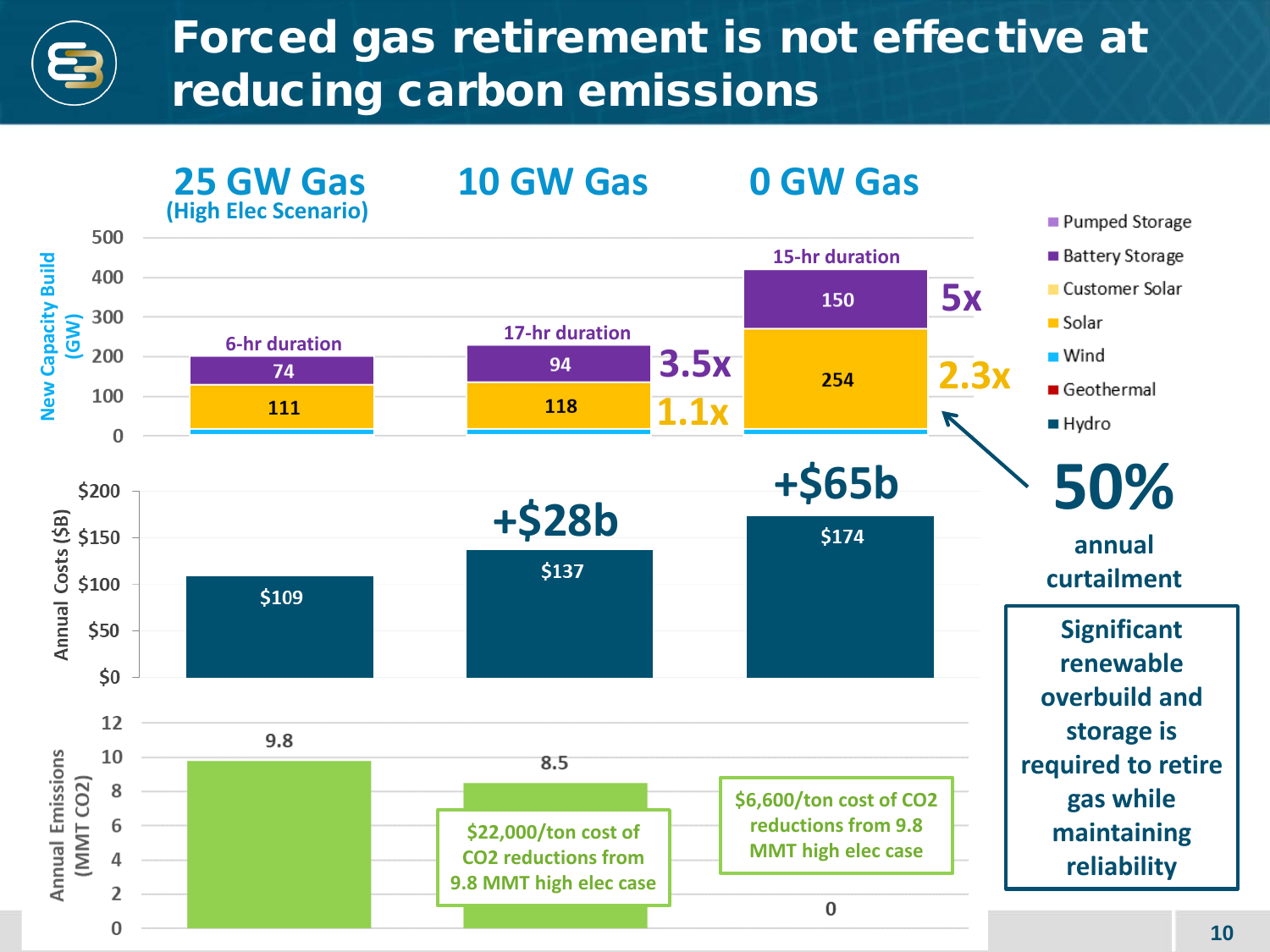

- **1) A least-cost plan for achieving an economy-wide GHG reduction goal of 80% below 1990 levels by 2050 requires 90-95% reduction in the electric sector**
	- o Achieving economy-wide goals does not require complete decarbonization of electricity supply
- **2) Some form of firm generation capacity is needed to ensure reliable electric load service on a deeply decarbonized electricity system**
	- o Wind, solar, storage and demand response reduce the need for firm capacity but are not a perfect substitute
	- o 17-35 GW of gas generation retained in the absence of a firm, zero-carbon resource
	- o Candidate zero-carbon resources (not examined in this study) are fossil generation with CCS, nuclear, very long duration storage, zero-carbon gas
- **3) It would be extremely costly and impractical to replace all natural gas generation capacity with wind, solar and storage**
- **4) The findings are robust to key sensitivity drivers**
	- o 23 GW of gas generation retained even under 3 MMT scenario